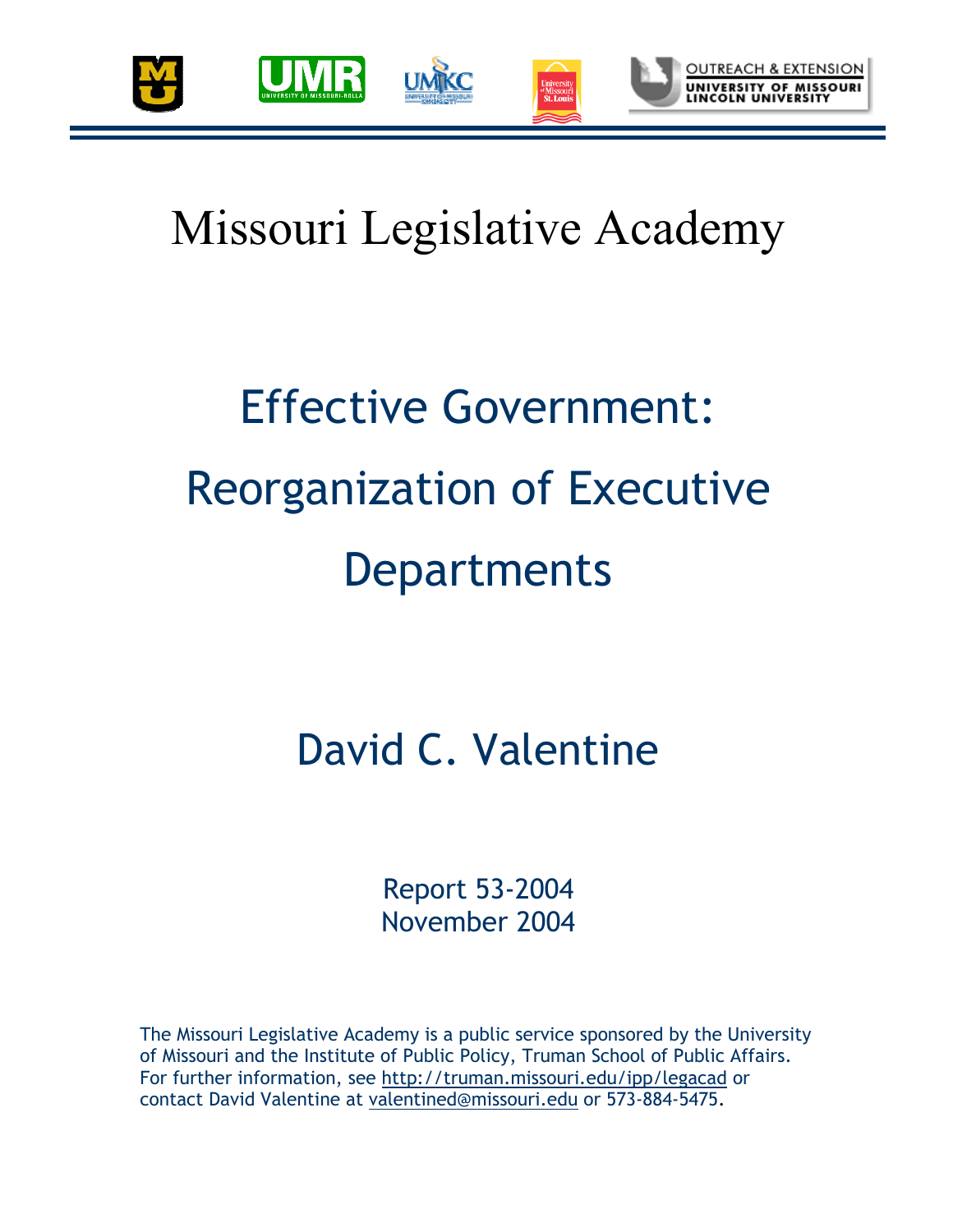

## Missouri Legislative Academy

Effective Government: Reorganization and Efficiency Review

David C. Valentine<sup>1</sup>

Report 53-2004 November 2004

#### **Introduction**

 $\overline{a}$ 

Governments change over time in response to broad social and economic trends but the overall structure remains remarkably stable. The growth of government in the early  $20<sup>th</sup>$ century reflects the perils of both stability and change in organizational structure. A large number of agencies were created in response to modernization but, following the organizational style of an earlier era, many were "quasi-autonomous bits of government over which there was little if any effective control except for the legislature's biennial appropriation acts."<sup>2</sup> These conditions led to constitutional revision and the reorganization initiatives described below. Governor-elect Blunt has indicated that he plans a review of governmental organization in the near future. If so, it will be the first such review since the early 1970s.

If governmental reorganization is infrequent, a cross-departmental review of practices and procedures is even less frequent. In fact, there has been only one such review which occurred in the 1990s. That review resulted in significant process changes both within and across departments. The review was initiated by Governor Carnahan and conducted by the Commission on Management and Productivity, frequently known as COMAP.

This report briefly summarizes the evolution of the structure of modern state government and the COMAP process review of the 1990s.

#### **Little Hoover Commissions and governmental reorganization, 1945-1974**

Revisions to the Missouri Constitution adopted in 1945 provide the foundation for the organization of Missouri's current executive departments. The revised constitution required that all agencies be assigned by the Governor "to the department to which their

<sup>&</sup>lt;sup>1</sup> Dr. David Valentine is an Associate Research Professor at the Institute of Public Policy in the Truman School of Public Affairs, University of Missouri-Columbia. He can be reached at ValentineD@missouri.edu.

<sup>&</sup>lt;sup>2</sup> Robert Karsch. The Government of Missouri,  $14<sup>th</sup>$  edition. Columbia MO: Lucas Brothers Publishers. 1978. p 145.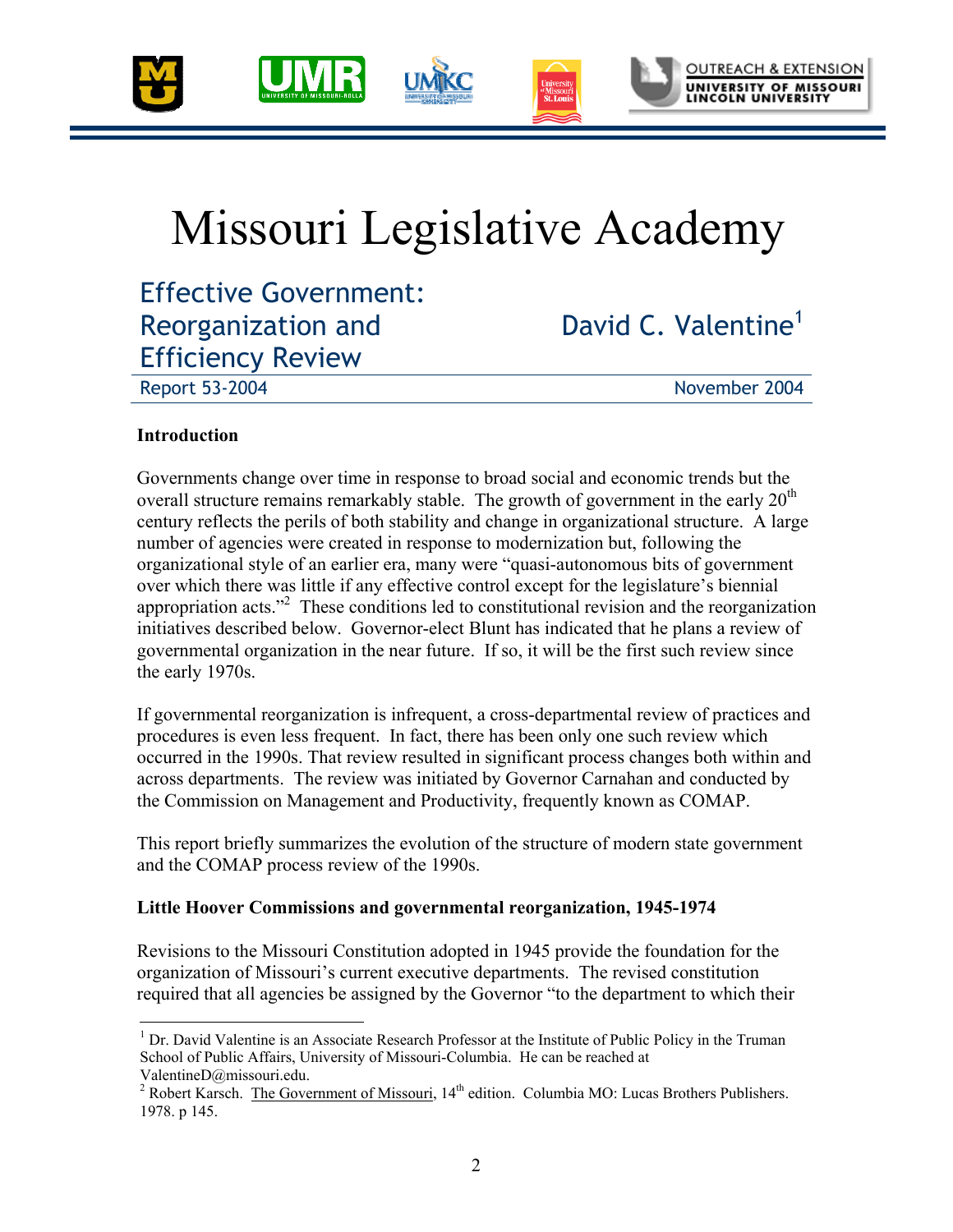respective powers are germane" (Article IV, Section 12). However, the creation of a new organizational structure did not occur immediately. Rather the amalgamation of the multitude of boards, commissions, and agencies occurred over the next 30 years, spurred in part by studies of governmental organization called "Little Hoover Commissions," conducted in the 1950s and 1960s. The third such commission submitted a 1971 report that recommended sweeping organizational change. It was quickly followed by a constitutional amendment, approved in 1972, that mandated that reorganization be implemented by July 1, 1974. The amendment was implemented by SB 1, enacted in late 1973, after extensive legislative debate and following Governor Bond's veto of the first reorganization act.<sup>3</sup>

#### **Reorganization by executive order**

Most of the major reorganizations that have occurred since the 1970s have been done by statute, including the creation of the Department of Health in 1985 and the Department of Insurance in 1991. However, under a 1967 Missouri law, the Governor may submit an executive order to the General Assembly to reorganize one or more departments. These plans may call for a redesign of a department, or for the shifting of functions from one department to another. A 1999 plan shifted job training responsibilities within the Department of Economic Development and transferred other training functions from the Division of Labor and Industrial Relations to the Department of Economic Development (see Executive Order 99-02).<sup>4</sup> Similarly, the Division of Aging was transferred to the Department of Health in 2001 and the Department was renamed as the Department of Health and Senior Services (see Executive Order 01-02).

The Governor's executive order will become effective *unless* disapproved by the General Assembly. About one-third of those proposed since 1971 have been disapproved. Disapproval:

- Must occur within 60 calendar days of submission of the plan to the General Assembly;
- Is effective if only one house disapproves; and
- Is accomplished through the adoption of a resolution (see Sections 26.500 to 26.540, RSMo).

The reorganization act also allows department directors to revise the internal organization of their departments. These revisions are submitted to the Governor, the Secretary of State, and the Revisor of Statutes who prints them in the annual supplement to the Revised Statutes.<sup>5</sup>

#### **Organizational Autonomy and Type of Transfer**

 $\overline{a}$ 

 $3$  Senate Bill 1 was not codified, as is typically the case, but was printed as Appendix B in the Revised Statutes of Missouri.

<sup>&</sup>lt;sup>4</sup> The Governor's executive orders can be found under "Reference Services" on the Secretary of State's website.

 $<sup>5</sup>$  See Section 1.6(2), Reorganization Act of 1974, Appendix B, Revised Statutes of Missouri. The</sup> departmental director's plans are reprinted in Vol. 15, Appendix C, RSMo.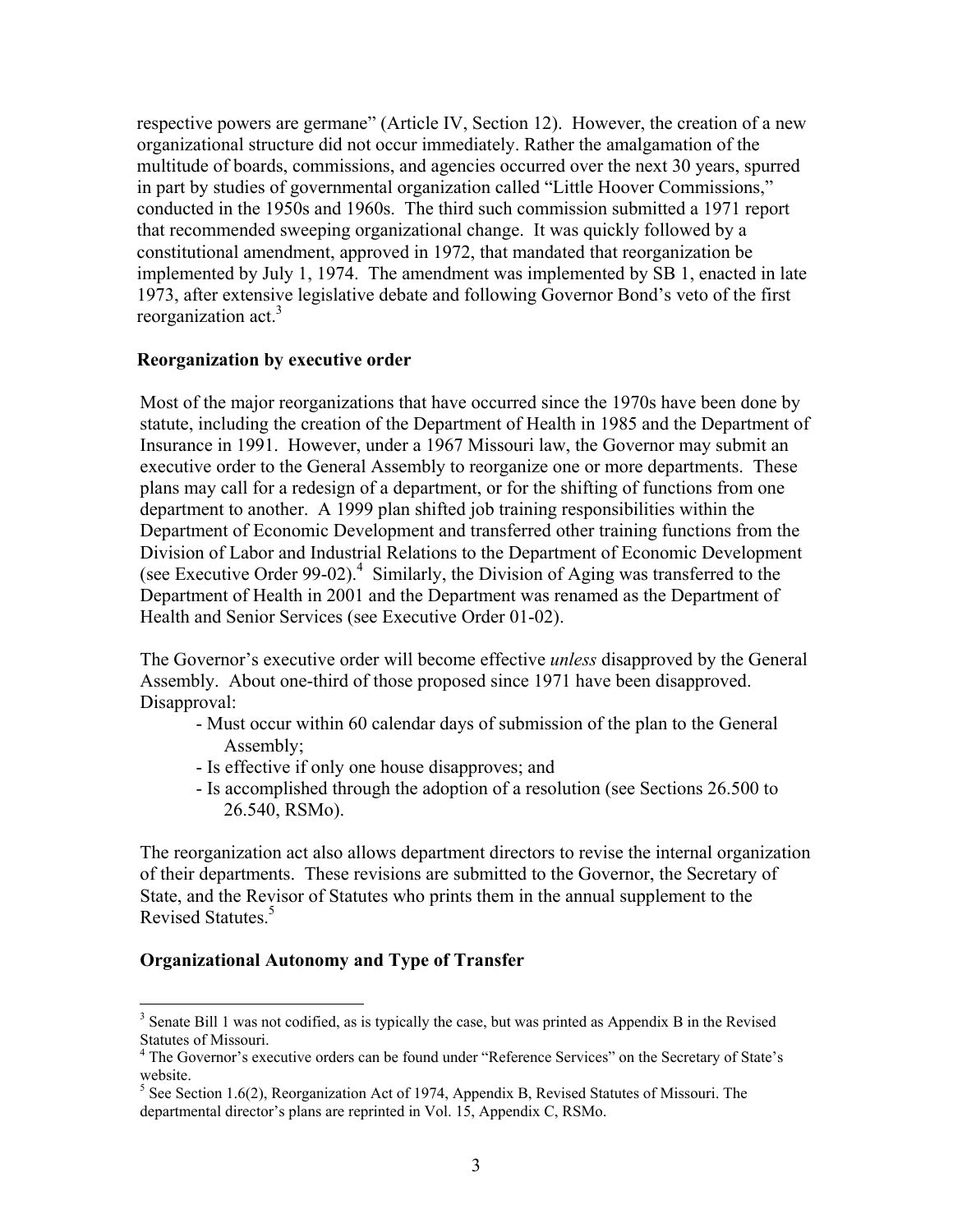When organizational components are transferred to a new department, they are transferred by "type", as outlined in the Reorganization Act of 1974. The type of transfer determines the degree of autonomy that the transferred entity has from the departmental director. Today, most new programs are created within a department without the assignment of a specific organizational type. In such case, the program is a Type I entity, and under the full jurisdiction of the director of the department. The types are as follows:

*Type I – All powers, duties and functions are transferred to the new department and the director may fully assimilate the agency into the department and has full discretion over budget, personnel and the assignment of functions. Example: State Park Board in the Department of Natural Resources.* 

*Type II – The "receiving" department exercises control over the budget, personnel and positions, and space and equipment but does not control the substantive policies of the transferred entity. Example: Soil and Water Districts Commission in the Department of Natural Resources.* 

*Type III – The receiving department has authority over the budget but little else, leaving the transferred entity free to operate without the control of the director of the department to which it was transferred. Example: The Public Service Commission in the Department of Economic Development.6*

#### **Efficiency review**

1

There was an extensive review of the functioning of state government in the 1990s with an emphasis on improving cross-department cooperation, and accountability, conducted by the Commission on Management and Productivity (COMAP). The Commission was established in late 1993 and was active for several years. Six different groups worked on issues such as duplication in state computer systems, developing a customer service focus, financial management, strategic planning and organizational efficiency. The review occurred in two phases. In the first phase, teams composed of equal numbers of state employees and individuals with applicable private sector experience reviewed and recommended changes in state practices. In the second phase, management level state employees designed ways to implement the Commission's recommendations.

The Commission did much to bring current business thinking to state government. It helped career state employees see state government, rather than just their department, as an enterprise, it focused attention on the value of customer service, and it introduced strategic planning as a tool for adapting to the future. The Commission's recommendations led to several statutory changes as well as a change in the budget process. Budgets, for example, now include a statement about the goals for a particular appropriation known as "Form Fives," that can be used as benchmarks for performance.

<sup>&</sup>lt;sup>6</sup> The types of transfer are defined in Appendix B, Reorganization Act of 1974, Vol. 15, RSMo. Specific transfers can be found in the chapter and section in which each department is created (see, for example, Section 620.010 (Department of Economic Development) and Section 640.010 (Department of Natural Resources) for particularly complex organizational transfers).